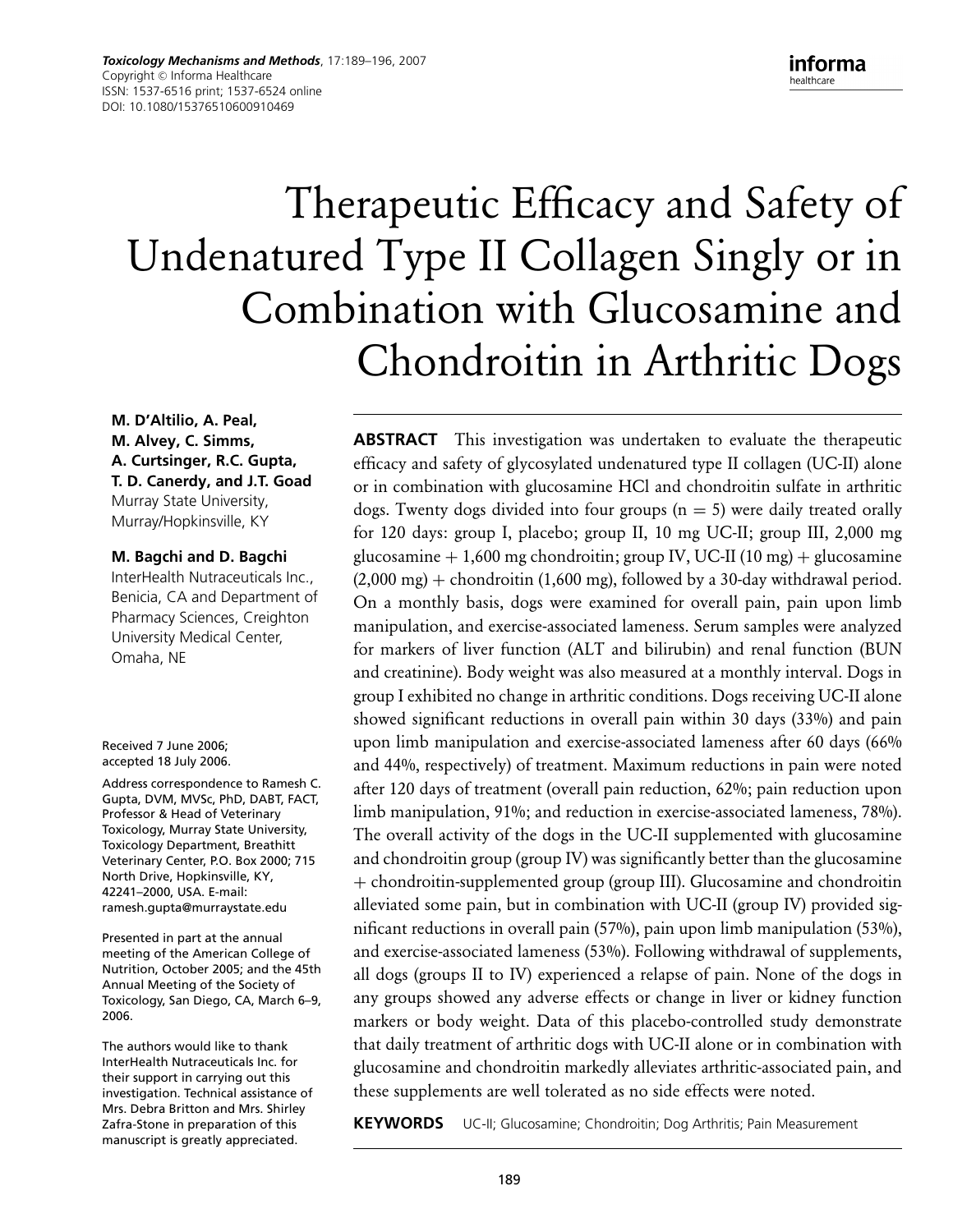#### **INTRODUCTION**

Arthritis is a chronic disease that commonly affects large-breed dogs due to overweight/obesity, lack of exercise, physical injury, infection of joint surfaces, immune disorder, aging, or genetic predisposition. In particular, overweight and obesity in dogs can indirectly influence the degenerative joint disease process by increasing joint stress (Richardson et al. 1997). Dogs suffer most often with osteoarthritis than with rheumatoid arthritis (Hielm-Bjorkman et al. 2003). Arthritis is one of the most prevalent chronic health problems in the United States, affecting nearly 43 million people (Helmick et al. 1995). Although arthritis is often thought of as a disease that predominantly affects the elderly, it is the number one cause of disability affecting those over the age of 15. In fact, more than half of those affected by arthritis are under the age of 65, and almost 300,000 of those affected are children (Centers for Control and Prevention [CDC] 1994; Helmick et al. 1995; Trentham et al. 2001). Each year, arthritis is responsible for 44 million outpatient visits and almost 1 million hospitalizations, and is second only to heart disease in terms of its effect on disability from work (CDC 1994). As might be imagined from these statistics, the toll that arthritis takes on the health care industry is substantial, costing the United States approximately 65 billion dollars each year in health-related expenses. Unfortunately, the prevalence of arthritis does not appear to be decreasing, and by the year 2020 the CDC predicts that almost 60 million Americans will suffer from some form of arthritis.

Osteoarthritis is an inflammatory joint disease characterized by degeneration of the cartilage, hypertrophy of bone at the margins, and changes in the synovial membrane, and that eventually results in pain and stiffness of joints (Goldring 2000; Peat et al. 2001; Bellamy et al. 2001). Rheumatoid arthritis is a chronic disease characterized by inflammation, pain, swelling, and stiffness of multiple joints (Trentham et al. 1993; Okada 2000; Aceves-Avila et al. 2001). In either form of arthritis, dogs usually limp and are unable to move normally. Dog owners and veterinarians rarely notice the early warning signs of arthritis in dogs, since the dogs have the tendency to ignore soreness and discomfort until the arthritic signs are progressed significantly. Together, osteoarthritis and obesity cause a decreased quality of life for pets since joint pain is strongly associated with body weight (Richardson et al. 1997).

inflammatory prostaglandins, thereby providing therapeutic effect, but they also inhibit the production of constitutive prostaglandins, causing severe side effects, such as severe GI bleeding (Matteson 2000). In the recent past, two commonly used drugs approved by the Food and Drug Administration (FDA) in arthritic dogs included Rimadyl (carprofen) and Deramaxx (deracoxib). Both Rimadyl and Deramaxx are NSAIDs. Rimadyl is not recommended for animals with known bleeding disorders and should not be used if a dog has pre-existing liver disease, inflammatory bowl disease, or a known tendency toward GI ulceration. Labrador Retrievers and other breeds are represented in the population that has experienced side effects or a fatal outcome from Rimadyl. Deramaxx (deracoxib), a COX-II inhibitor similar to Celebrex (celecoxib) and Vioxx (rofecoxib), prescribed as pain relievers for people, was withdrawn from the market in 2004, because of heart attack and stroke risk. According to a recent clinical study from the Mayo Clinic, other rheumatoid arthritic drugs such as Humira (adalimumab) or Remicade (infliximab) may cause serious infections or lead to the development of several kinds of cancer (Bongartz et al. 2006). Therefore, under the present circumstances, a safe therapy is needed for arthritic dogs. In recent years, due to widespread availability of

The present therapy of arthritis in dogs relies upon drugs that alleviate pain, control inflammation, and preserve ability to perform daily activity. Chronic use of cyclooxygenase (COX) inhibitors (nonsteroidal antiinflammatory drugs [NSAIDs]) is linked to numerous side effects, including gastrointestinal (GI) bleeding and hepatic and renal dysfunction (Physician's Desk Reference [PDR] 1998; Muhlfeld and Floege 2005). Anti-inflammatory drugs, such as aspirin and ibuprofen, are nonspecific inhibitors of COX enzymes (both COX-I and COX-II), and they inhibit the production of

nutraceuticals, glucosamine and chondroitin sulfate were the two most commonly used supplements to ease the pain and discomfort of arthritis in dogs. Nutraceuticals are defined as functional foods, natural products, or parts of food that provide medicinal, therapeutic, or health benefits, including the prevention or treatment of disease. Glucosamine is an amino-monosaccharide precursor of the disaccharide unit of glycosaminoglycan, which is the building block of proteoglycans, the ground substance of articular cartilage (Paroli et al. 1991). Chondroitin sulfate is a part of a large protein molecule (proteoglycan) that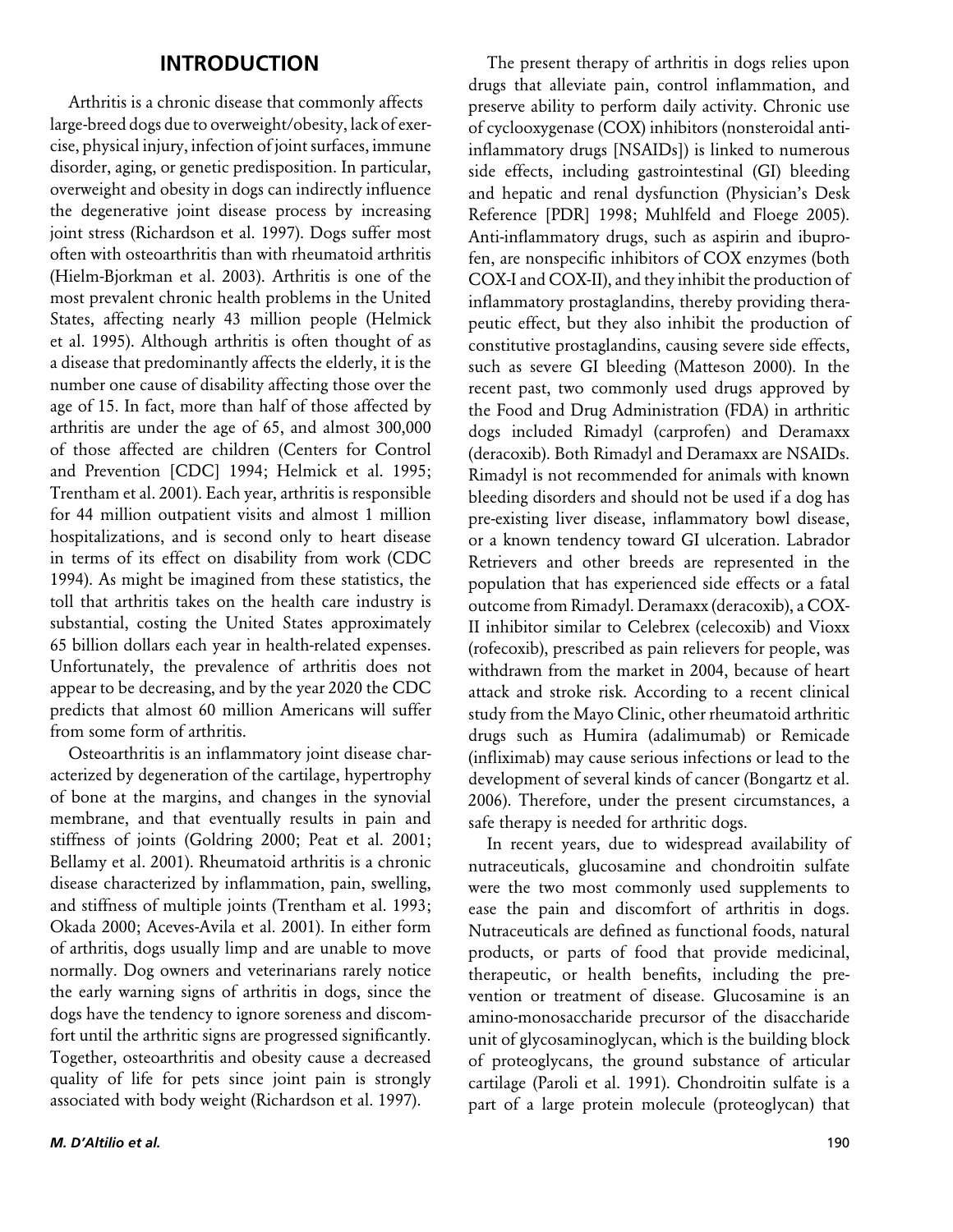gives cartilage elasticity. Glucosamine is extracted from crab, lobster, or shrimp shells, and chondroitin is extracted from animal cartilage, such as tracheas and shark cartilage. In a recent pilot study, we found for the first time that daily administration of glycosylated undenatured type II collagen (40 mg of UC-II providing 10 mg/day) for 90 days significantly ameliorated the signs and symptoms of arthritis in dogs (DeParle et al. 2005). UC-II is a glycoprotein from chicken sternum cartilage. The presence of glycosylated "active" epitopes in the UC-II collagen matrix was confirmed by a validated ELISA method available from Chrondex, LLC (Arthrogen-CIA Capture "ELISA" test). Furthermore, electron microscopic analysis of UC-II was conducted to demonstrate the conformational integrity of the undenatured triple helical structure of a protein (Bagchi et al. 2002). Based on this study and other research (Bagchi et al. 2002), the present investigation was carried out to evaluate the therapeutic efficacy and safety of the antiarthritic compound UC-II (10 mg/day) alone or in a combination with the two most commonly used nutraceutical supplements (glucosamine HCl and chondroitin sulfate) in arthritic dogs given daily for 120 days, followed by a 30-day withdrawal. Glucosamine and chondroitin sulfate have become popular supplements for arthritis and are widely used to ease the pain and discomfort in arthritic dogs. Another objective of this investigation was to determine if the UC-II in combination with glucosamine and chondroitin was well tolerated by arthritic dogs.

## **MATERIALS AND METHODS Animals**

A group of 20 adult client-owned dogs was selected for this study based on the signs of arthritis, such as joint stiffness, lameness, and pain at the level of moderate severity. These dogs had swollen joints, and were experiencing difficulty in getting up or down (from a sitting and standing position) and walking (horizontal areas and short stairways). Arthritic dogs having any other serious disease or complications (such as hepatic or renal disease) were not included in the study. The owner consent was obtained before initiation of any experiments. The protocol of the present investigation for using arthritic dogs and their treatment was in compliance with the Murray State University Guidelines.

## **Supplements**

UC-II is a standardized, undenatured (native) type II collagen complex containing 10 mg undenatured type II collagen in capsule form for use as a dietary supplement and was provided by InterHealth Nutraceuticals Inc., Benicia, CA, USA. UC-II is manufactured in a GMP facility at a low temperature, which preserves its undenatured form and biological activity. Glucosamine HCl and chondroitin sulfate were also provided as capsules by InterHealth Nutraceuticals.

## **Experimental**

Twenty arthritic dogs were randomly divided into four groups (n=5) and received daily treatment as follows: group I (placebo), group II (10 mg UC-II), group III (2,000 mg glucosamine HCl  $+$  1,600 mg chondroitin sulfate), and group IV (10 mg UC-II + 2,000 mg glucosamine  $HCl + 1,600$  mg chondroitin sulfate). The treatment was given daily for 120 days, followed by a 30-day withdrawal period. None of the dogs received any NSAIDs for 3 to 4 weeks before the study or during the study period. The study was conducted double-blinded; that is, the investigators or owners had no knowledge of the capsule contents.

## **Pain and Body Weight Measurements**

The dogs were evaluated for overall pain, pain upon limb manipulation, and exercise-associated lameness on a monthly basis for a period of 150 days. Overall pain was measured as a general gross observation, which included trouble in standing after sitting, or trouble in sitting after standing, vocalization, crying, etc. Results were graded on a scale of 0 to 10: 0, no pain; 5, moderate pain; and 10, severe and constant pain. Pain upon limb manipulation was evaluated by animals' vocalization or other observations of pain during the extension and flexion of all four limbs for few minutes. Results were graded on a scale of 0 to 4: 0, no pain; 1, mild; 2, moderate; 3, severe; and 4, severe and constant. Lameness was measured after physical exercise for gross observations, which included limping, holding limb up, rigidity of limbs, etc. Signs of pain and lameness were noted on a scale of 0 to 4: 0, no pain; 1, mild; 2, moderate; 3, severe; 4, severe and constant. Severity of pain during various activities, such as standing from sitting, sitting from standing, playing, and vocalization, and during extension and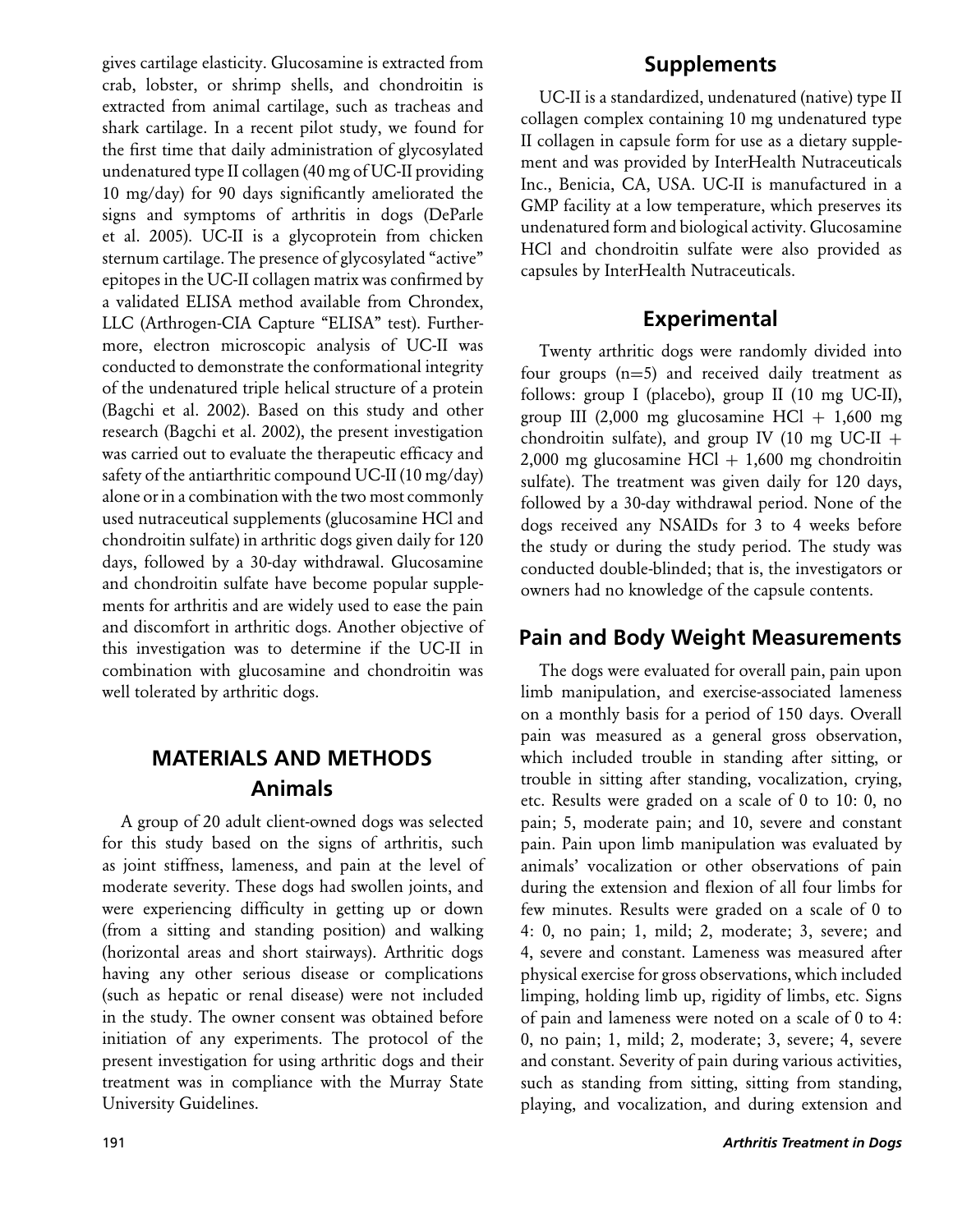flexion of limbs was the basis for gradation. Body weights and physical evaluation were determined on a monthly basis. Gross observations were evaluated and recorded monthly using a questionnaire regarding the overall activity and the improvement of the arthritic symptoms. Furthermore, overall performance of individual groups was assessed, which include running, participation in jogging activities, movement up and down stairs, comfort ability in moving from sitting to standing position(s), cheerful attitude toward playing and jumping, etc.

#### **Biochemical Assays**

Blood samples were collected by jugular venipuncture using 22-gauge needles and 12-mL syringes. Serum was separated in a marble-top tube (serum separating tubes without anticoagulant) and transferred into plastic snap-top tubes. Serum samples were frozen immediately and kept at –80◦C until analyzed for blood urea nitrogen (BUN), creatinine, bilirubin, and alanine aminotransferase (ALT), using Beckman Coulter CX5-PRO Synchron Clinical System (Fullerton, CA). Bilirubin and ALT were used as markers of liver function and BUN and creatinine were used as markers of renal and heart function.

## **Statistical Analysis**

The data of serum chemistry in Table 2 and of pain observation in Figures 1 to 3 are presented as mean  $\pm$  SEM. Statistical significance of differences was determined by analysis of variance (ANOVA) coupled with Tukey-Kramer test using the NCSS 2000 Statistical System for Windows. Differences with  $p < 0.05$  were considered statistically significant.

#### **RESULTS**

Data of pain evaluation in arthritic dogs receiving placebo and those receiving UC-II alone or in combination with glucosamine and chondroitin are shown in Figures 1 to 3. Dogs receiving placebo (group I) exhibited no significant change in arthritic conditions at any time during the course of treatment. Dogs receiving UC-II (10 mg/day) alone (group II) showed significant reduction in overall pain within 30 days (33%) and pain upon limb manipulation and exercise-associated lameness after 60 days (66% and 44%, respectively) of treatment. Maximum reductions

*M. D'Altilio et al.* 192

in the pain were noted after 120 days treatment (overall pain, 62%; pain upon limb manipulation, 91%; and exercise-associated lameness, 78%). Glucosamine plus chondroitin (group III) alleviated some pain but not significantly ( $p > 0.05$ ). Group IV dogs receiving a combination of UC-II and glucosamine plus chondroitin showed marked reductions in overall pain (57%), pain upon limb manipulation (53%), and exercise-associated lameness (53%) after a daily treatment of 120 days. Following the withdrawal of supplements in either of the groups (group II to IV) for 30 days, all dogs experienced a relapse of overall pain, pain upon limb manipulation, and exercise-related lameness. In addition, UC-II-treated dogs were more playful, energetic, and less painful compared to other groups used in this study.

None of the dogs receiving dietary supplements showed any signs of adverse effects. There were no significant changes in any markers of liver function (ALT and bilirubin) or renal or heart function (BUN and creatinine) during the course of this investigation. Body weight remained within the normal range throughout the course of this study. An increase in body weight was observed in the placebo group, demonstrating that activity level in that group was less than the other supplemented group (Table 1).

#### **DISCUSSION**

This investigation was pursued with two specific objectives: (a) whether the combination of UC-II and glucosamine plus chondroitin provides better antiarthritic effects than glucosamine plus chondroitin or UC-II alone, and (b) whether these supplements are well tolerated by arthritic dogs, following a long term of their use. The present findings revealed that UC-II therapy (10 mg/day) alone or in combination with glucosamine plus chondroitin for 120 days provided significant improvement in the overall pain, pain upon limb manipulation, and pain after physical exertion. The greatest physical improvements were noted in UC II supplemented group after a treatment period of 120 days, suggesting that prolonged treatment with the supplement may lead to better therapeutic results. After a 30-day withdrawal period, all dogs who had received treatment suffered from a relapse of signs and symptoms associated with arthritic conditions, such as pain and lameness. All supplements were well tolerated and no adverse effects were observed.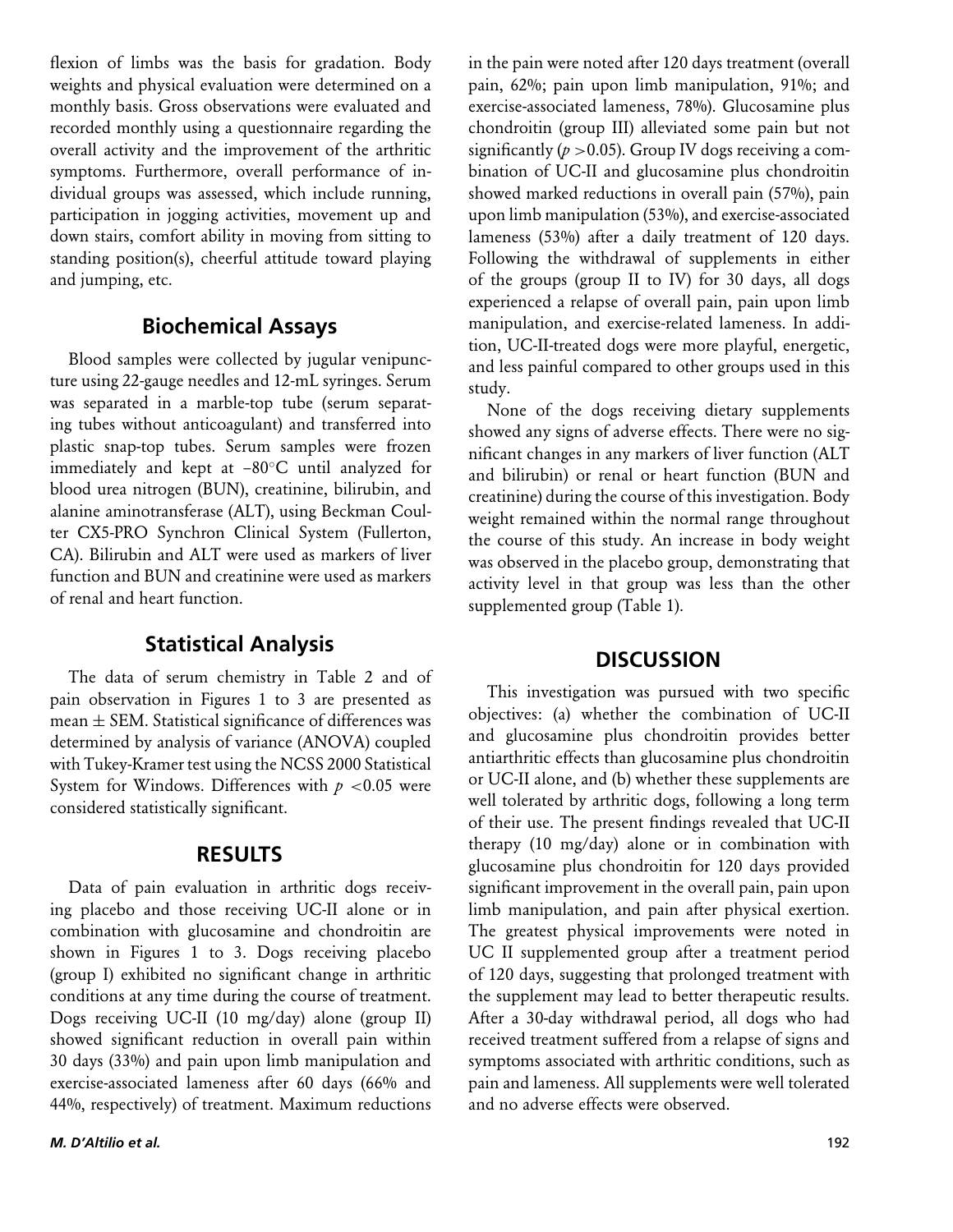

**FIGURE 1 Effects of UC-II (10 mg) and/or glucosamine HCl (2,000 mg) plus chondroitin sulfate (1,600 mg) given daily for 120 days, followed by a 30-day withdrawal period, on overall pain in arthritic dogs. Overall pain was graded on a scale of 0 to 10: 0, no pain; 5, moderate pain; and 10, severe and constant pain. ∗ Indicates significant difference from pretreated values (p** *<* **0.05).**



**FIGURE 2 Effects of UC-II (10 mg) and/or glucosamine HCl (2,000 mg) plus chondroitin sulfate (1,600 mg) given daily for 120 days, followed by a 30-day withdrawal period, on pain upon limb manipulation in arthritic dogs. Pain upon limb manipulation was evaluated by animal's vocalization or other observations of pain during the extension and flexion of all four limbs for few min. Results were graded on a scale of 0 to 4: 0, no pain; 1, mild; 2, moderate; 3, severe; and 4, severe and constant. ∗ Indicates significant difference from pretreated values (p** *<* **0.05).**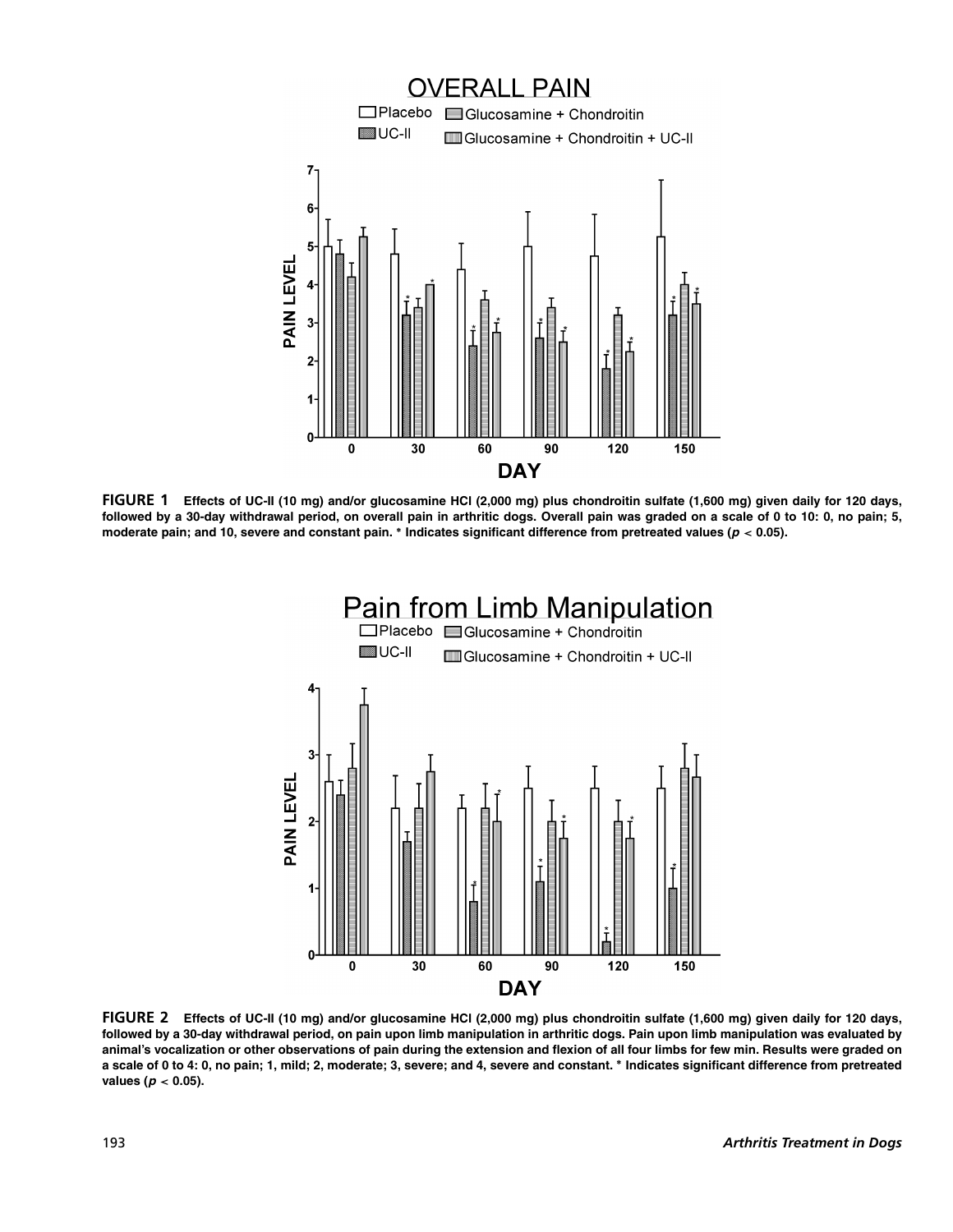**TABLE 1 Effects of UC-II (10 mg) and/or glucosamine HCl (2,000 mg) plus chondroitin sulfate (1,600 mg) given daily for 120 days, followed by a 30-day withdrawal period, on body weight (pounds) of dogs**

| Day         | Placebo                 | UC-II                  | Glucosamine $+$<br>Chondroitin | Glucosamine $+$ Chondroitin<br>$+$ UC-II |
|-------------|-------------------------|------------------------|--------------------------------|------------------------------------------|
| $\mathbf 0$ | $69.76 \pm 11.49$ (100) | $62.25 \pm 6.29(100)$  | 73.20 $\pm$ 7.47 (100)         | 59.28 $\pm$ 9.66 (100)                   |
| 30          | $68.88 \pm 10.95$ (99)  | $62.35 \pm 6.38$ (100) | $72.80 \pm 7.88$ (100)         | 58.83 $\pm$ 8.90 (99)                    |
| 60          | 69.84 $\pm$ 10.86 (100) | $62.33 \pm 6.55$ (100) | 73.12 $\pm$ 7.31 (100)         | $57.53 \pm 10.04$ (96)                   |
| 90          | $76.80 \pm 10.20$ (110) | $62.32 \pm 6.97$ (100) | $72.96 \pm 7.39$ (100)         | 58.70 $\pm$ 9.18 (99)                    |
| 120         | $79.58 \pm 12.65$ (114) | $62.83 \pm 6.71$ (101) | 76.16 $\pm$ 8.04 (104)         | 59.53 $\pm$ 8.74 (100)                   |

Values are means  $\pm$  SEM (n = 4-5).

*Note:* Body weight values remained significantly indifferent throughout the study period compared to pretreated values (*p* > 0.05).

In a recent double-blind pilot study, UC-II (1 mg or 10 mg/day, PO for 90 days) was found to be significantly effective in ameliorating arthritic pain in dogs (DeParle et al. 2005). A 10-mg dose of UC-II provided markedly greater effects in all parameters measured for the arthritic symptoms than 1 mg dose in improving the overall performance and well-being of the dog. The findings of the present study revealed that the arthritic dogs receiving UC-II (10 mg/day) in combination with glucosamine and chondroitin (group IV) overall performed better than glucosamine (2,000 mg) plus chondroitin (1,600 mg) (group III). The

most commonly used two nutraceuticals (glucosamine and chondroitin) provided some beneficial antiarthritic effects, but not significantly ( $p > 0.05$ ), which suggested that the observed therapeutic effects were mainly due to the supplementation of UC-II. The findings also revealed that though the beneficial effects of UC-II were observed within 30 days, maximum effects were seen after 120 days. UC-II functions through a process called oral tolerization (i.e., this process takes place in the small intestine, where food is absorbed). Through a complex series of immunological events, patches of lymphoid tissue (Peyer's patches) surrounding the small

**TABLE 2 Effects of UC-II (10 mg) and/or glucosamine HCl (2,000 mg) plus chondroitin sulfate (1,600 mg) given daily for 120 days, followed by a 30-day withdrawal period, on markers of liver and renal functions in serum of dogs**

|                   | <b>DAY</b>       |                  |                  |                  |                  |                  |  |
|-------------------|------------------|------------------|------------------|------------------|------------------|------------------|--|
|                   | 0                | 30               | 60               | 90               | 120              | 150              |  |
| <b>ALT</b>        |                  |                  |                  |                  |                  |                  |  |
| Group I           | $26.00 \pm 3.33$ | $22.20 \pm 1.98$ | $22.00 \pm 1.97$ | $23.75 \pm 2.20$ | $22.50 \pm 1.66$ | $23.50 \pm 1.55$ |  |
| Group II          | $29.00 \pm 2.57$ | $29.00 \pm 2.41$ | $30.20 \pm 4.08$ | $28.80 \pm 3.99$ | $25.20 \pm 2.78$ | $25.00 \pm 2.19$ |  |
| Group III         | $21.75 \pm 6.97$ | $22.20 \pm 3.97$ | $21.00 \pm 4.05$ | $19.60 \pm 2.75$ | $21.60 \pm 2.80$ | $27.20 \pm 5.60$ |  |
| Group IV          | $22.80 \pm 3.89$ | $21.50 \pm 2.20$ | $23.78 \pm 4.82$ | $20.00 \pm 4.99$ | $18.25 \pm 3.29$ | $23.00 \pm 4.82$ |  |
| <b>BILIRUBIN</b>  |                  |                  |                  |                  |                  |                  |  |
| Group I           | $0.52 \pm 0.12$  | $0.60 \pm 0.16$  | $0.68 \pm 0.08$  | $0.43 \pm 0.18$  | $0.56 \pm 0.09$  | $0.52 \pm 0.13$  |  |
| Group II          | $0.46 \pm 0.11$  | $0.52 \pm 0.17$  | $0.50 \pm 0.08$  | $0.60 \pm 0.13$  | $0.70 \pm 0.17$  | $0.42 \pm 0.13$  |  |
| Group III         | $0.46 \pm 0.12$  | $0.62 \pm 0.21$  | $0.40 \pm 0.07$  | $0.62 \pm 0.14$  | $0.42 \pm 0.07$  | $0.50 \pm 0.15$  |  |
| Group IV          | $0.56 \pm 0.14$  | $0.48 \pm 0.06$  | $0.48 \pm 0.03$  | $0.75 \pm 0.19$  | $0.50 \pm 0.11$  | $0.49 \pm 0.06$  |  |
| <b>BUN</b>        |                  |                  |                  |                  |                  |                  |  |
| Group I           | $16.80 \pm 1.24$ | $18.00 \pm 2.07$ | $13.20 \pm 1.65$ | $21.50 \pm 1.66$ | $19.00 \pm 3.44$ | $17.50 \pm 1.32$ |  |
| Group II          | $17.80 \pm 2.65$ | $18.80 \pm 2.85$ | $18.40 \pm 0.51$ | $18.40 \pm 4.72$ | $18.80 \pm 1.96$ | $14.40 \pm 1.43$ |  |
| Group III         | $15.20 \pm 1.83$ | $16.80 \pm 2.10$ | $19.20 \pm 2.40$ | $19.60 \pm 3.91$ | $15.60 \pm 2.04$ | $17.00 \pm 1.87$ |  |
| Group IV          | $19.40 \pm 2.58$ | $24.00 \pm 2.81$ | $15.75 \pm 1.70$ | $21.25 \pm 2.29$ | $18.50 \pm 3.52$ | $16.00 \pm 2.64$ |  |
| <b>CREATININE</b> |                  |                  |                  |                  |                  |                  |  |
| Group I           | $0.94 \pm 0.06$  | $0.92 \pm 0.05$  | $0.90 \pm 0.03$  | $0.88 \pm 0.05$  | $0.87 \pm 0.05$  | $0.92 \pm 0.05$  |  |
| Group II          | $1.06 \pm 0.07$  | $0.96 \pm 0.08$  | $0.98 \pm 0.04$  | $0.90 \pm 0.08$  | $0.94 \pm 0.10$  | $0.96 \pm 0.07$  |  |
| Group III         | $0.92 \pm 0.07$  | $0.96 \pm 0.05$  | $1.00 \pm 0.05$  | $0.94 \pm 0.10$  | $0.92 \pm 0.07$  | $0.90 \pm 0.04$  |  |
| Group IV          | $0.86 \pm 0.02$  | $1.12 \pm 0.25$  | $0.80\pm0.07$    | $0.95 \pm 0.07$  | $0.90 \pm 0.07$  | $0.87 \pm 0.06$  |  |

Values are means  $\pm$ SEM (n = 5).

*Note:* Values of markers of liver function (ALT and bilirubin) and renal function (BUN and creatinine) remained significantly indifferent throughout the study period compared to pretreated values ( $p > 0.05$ ).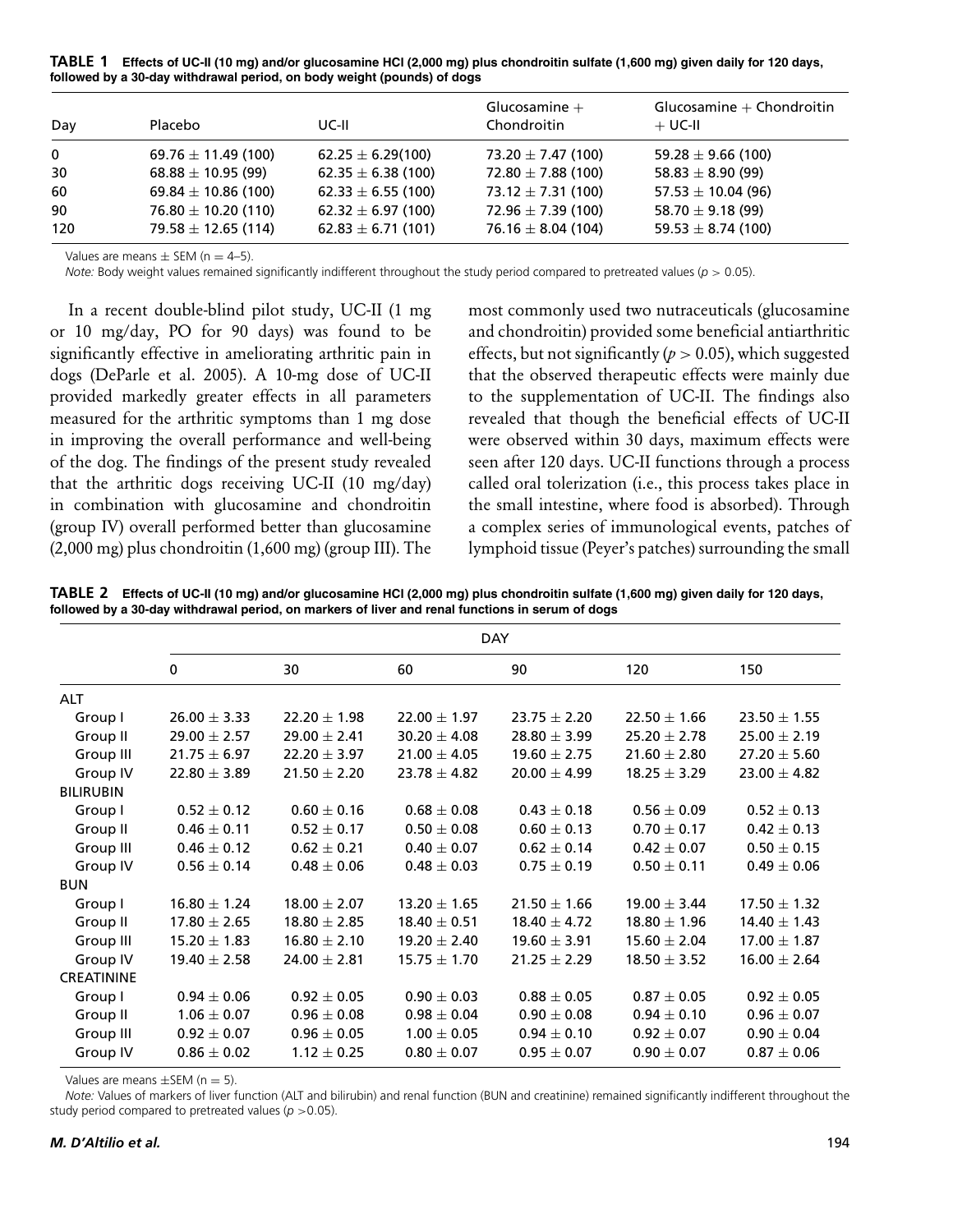

**FIGURE 3 Effects of UC-II (10 mg) and/or glucosamine HCl (2,000 mg) plus chondroitin sulfate (1,600 mg) given daily for 120 days, followed by a 30-day withdrawal period, on pain after physical exercise in arthritic dogs. Lameness was measured after physical exercise for limping, holding limb up, rigidity of limbs, etc. Signs of pain and lameness were graded on the scale of 0 to 4: 0, no pain; 1, mild; 2, moderate; 3, severe; and 4, severe and constant. ∗ Indicates significant difference from pretreated values (p** *<* **0.05).**

intestine screen incoming compounds and serve as a "switch" to turn the body's immune response to foreign substances on or off, depending on what the substance is (Mowat 1987). In the case of type II collagen, small amounts of UC-II (typically 10 mg or less/day, PO) have been shown to turn off the immune response targeted at type II collagen present in bone joint cartilage without any side effects (Weiner et al. 1994; Sieper et al. 1996; Gimsa et al. 1997). This process helps the body to differentiate between elements that are foreign invaders to the body and those that are nutrients (Weiner 1997; Trentham 1998). Previous studies have demonstrated that UC-II improves joint mobility and flexibility by the mechanism of preventing the immune system from attacking and damaging its own joint cartilage (Mowat 1987; Sieper et al. 1996; Gimsa et al. 1997; Trentham 1998; Trentham et al. 1993, 2001).

Unlike UC-II, glucosamine and chondroitin are expected to cause decrease of pain sensation, provide an improved resistance to additional joint tissue breakdown, and rejuvenate some joint tissues. Studies suggest that glucosamine helps to relieve pain by enhancing proteoglycan synthesis, which is impaired in osteoarthritic cartilage (Hougee et al. 2006). Chondroitin sulfate aids in keeping cartilage tissue from dehydrating and assists in cushioning impact stress and reduce joint pain. Earlier studies demonstrated that combining chondroitin sulfate with glucosamine may improve arthritic symptoms and may have some beneficial effects. However, these supplements are not known to reverse structural changes in a joint such as torn cartilage, calcium deposits, and advanced scar tissue. In spite of these beneficial effects of glucosamine and chondroitin described elsewhere, in the present study we did not find significant antiarthritic effects in dogs using the above combination. A recent multicenter with 1,583 patients with symptomatic osteoarthritis in the knee received 1,500 mg of glucosamine and 1,200 mg of chondroitin sulfate daily. They reported that the combination or supplements alone did not reduce pain effectively in the overall treatment groups (Clegg et al. 2006).

Another benefit of the present study resulted in healthy weight maintenance in supplemented groups, compared to control. Body weight was maintained in all supplemented groups, while there was an increase in body weight in the placebo group. This demonstrated that the dogs were more active and arthritic symptoms were remarkably reduced in the supplemented group.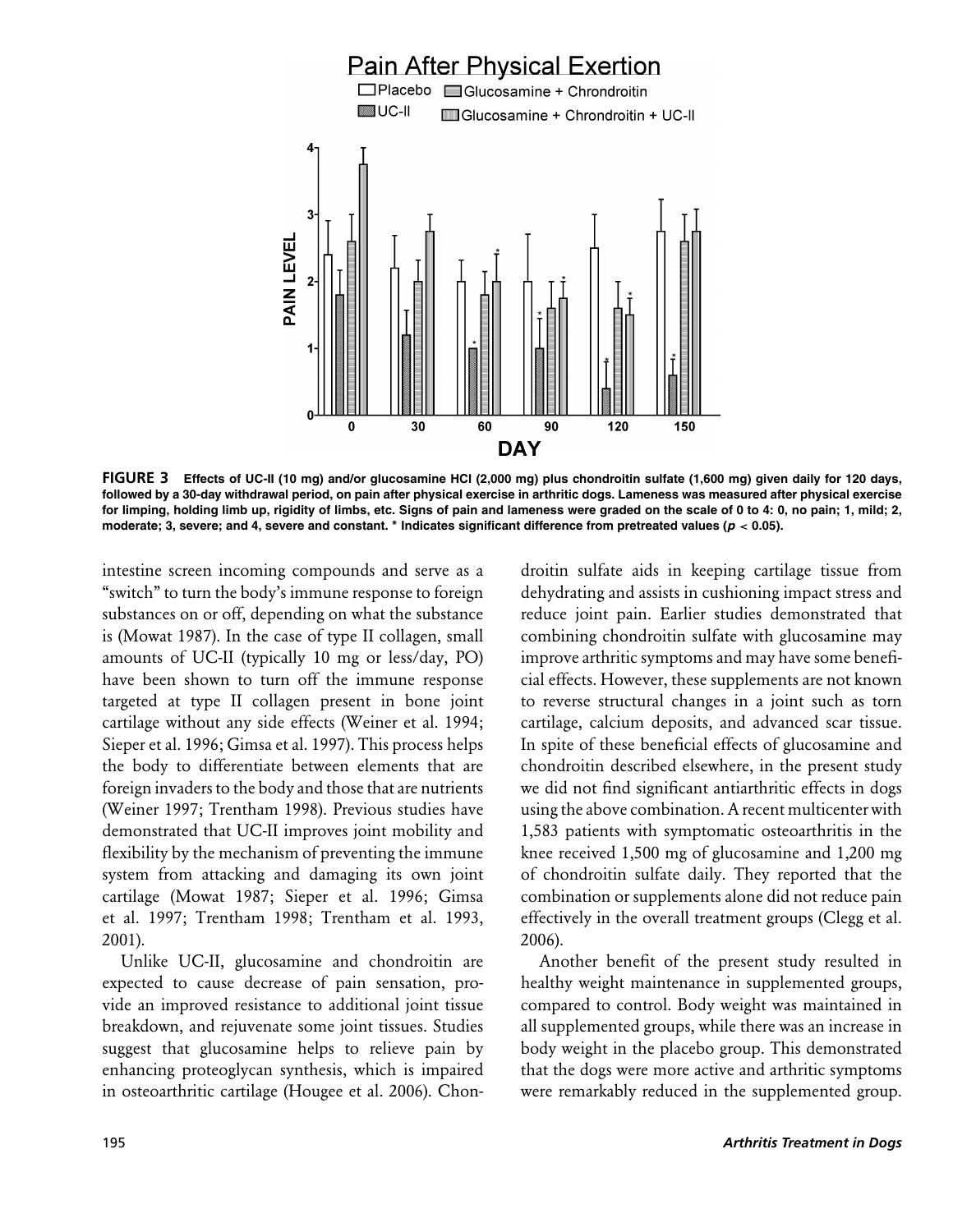Weight control has been shown to indirectly influence the degenerative joint disease process by reducing the stress on the joint (Eaton 2004). A small amount of weight loss reduces the risk of developing arthritis in dogs and human.

In conclusion, the present study suggests that daily treatment of arthritic dogs with UC-II alone or in combination with glucosamine plus chondroitin ameliorates signs and symptoms of arthritis significantly greater than glucosamine and chondroitin. The results of this study also demonstrate that the supplements are well tolerated. The relapse seen in dogs 30 days posttreatment showed that continuous treatment is required.

#### **REFERENCES**

- Aceves-Avila, F.J., Medina, F., and Fraga, A. 2001. The antiquity of rheumatoid arthritis: a reappraisal. *J. Rheumatol.* 28:751–757.
- Bagchi, D., Misner, B., Bagchi, M., Kothari, S.C., Downs, B.W., and Preuss, H.G. 2002. Effects of orally administered undenatured type II collagen against arthritic inflammatory diseases: a mechanistic exploration. *Intl. J. Clin. Pharmacol. Res.* 22:101–110.
- Bellamy, N., Carr, A., Dougados, M., Shea, B., and Wells, G. 2001. Towards a definition of "differences" in osteoarthritis. *J. Rheumatol.* 28:427–430.
- Bongartz, T., Sutton, A.J., Sweeting, M.J., Buchan, I., Matteson, E.L., and Montori, V. 2006. Anti-TNF antibody therapy in rheumatoid arthritis and the risk of serious infections and malignancies: systematic review and meta-analysis of rare harmful effects in randomized controlled trials. *JAMA.* 295:2275–2285.
- Center for Disease Control and Prevention. 1994. Prevalence of disability and associated with health conditions-United States, 1991–1992. *MWRW.* 4341:737–259.
- Clegg, D.O., Reda, D.J., Harris, C.L., Klein, M.A., O'Dell, J., Hooper, M.M., Bradley, J.D., Bingham, C.O. III., Weisman, M.H., Jackson, C.G., Lane, N.E., Cush, J.J., Moreland, L.W., Schumacher, H.R., Oddis, C.V., Wolfe, F., Molitor, J.A., Yocum, D.E., Schnitzer, T.J., Furst, D.E., Sawitzke, A.D., Shi, H., Brandt, K.D., Moskowitz, R.W., and Williams, H.J. 2006. Glucosamine, chondroitin sulfate, and the two in combination for painful knee osteoarthritis. *N. Engl. J. Med.* 354:795–808.
- DeParle, L.A., Gupta, R.C., Canerdy, T.D., Goad, J.T., D'Altilio, M., Bagchi, M., and Bagchi, D. 2005. Efficacy and safety of glycosylated undenatured type-II collagen (UC-II) in therapy of arthritic dogs. *J. Vet. Pharmacol. Ther.* 28:385–390.
- Eaton, C.B. 2004. Obesity as a risk factor for osteoarthritis: mechanical versus metabolic. *Med. Health R I.* 87:201–204.
- Gimsa, U., Sieper, J., Braun, J., and Mitchison, N.A. 1997. Type II collagen serology: a guide to clinical responsiveness to oral tolerance?. *Rheumatol. Int.* 16:237–240.
- Goldring, M.B. 2000. Osteoarthritis and cartilage: the role of cytokines. *Curr. Rheumatol. Rep.* 2:459–465.
- Helmick, C.G., Lawrence, R.C., Pollard, R.A., Lloyed, E., and Hayes, S.P. 1995. Arthritis and other rheumatoid conditions: who is affected now, will be affected later? National Arthritic Data Workgroup. *Arthritic Care Res.* 8:203–211.
- Hielm-Bjorkman, A.K., Kuusela, E., Liman, A., Markkola, A., Saartr, E., Huffuren, P., Leppaluoto, J., Tulano, R.M., and Raekallio, M. 2003. Evaluation of methods for assessment of pain associated with osteoarthritis in dogs. *J. Am. Vet. Med. Assoc.* 222:1552–1558.
- Hougee, S., Hartog, A., Sanders, A., Graus, Y.M., Hoijer, M.A., Garssen, J., Van Den Berg, W., van Beuningen, H.M., and Smit, H.F. 2006. Oral administration of the NADPH-oxidase inhibitor apocynin partially restores diminished cartilage proteoglycan synthesis and reduces inflammation in mice. *Eur. J. Pharmacol.* 531:264–269.
- Matteson, E.L. 2000. Historical perspective on the classification of vasculitis. *Arthritis Care Res.* 13:122–127.
- Mowat, A.M. 1987. The regulation of immune responses to dietary protein antigens. *Immunol. Today.* 8:93–98.
- Muhlfeld, A., and Floege, J. 2005. COX-2 inhibitor induced anuric renal failure in a previously healthy young woman. *Clin. Nephrol.* 63:221–224.
- Okada, Y. 2000. Pathoetiology of chronic rheumatoid arthritis-from inflammation to bone destruction. From viewpoint of pathology. *Nppon Naika Gakkai Zassi.* 89:2072–2080.
- Paroli, E., Antonilli, L., and Biffoni, M. 1991. A pharmacological approach to glycosaminoglycans. *Drugs Exptl. Clin.* 18:335–343.
- Peat, G., McCarney, R., and Croft, P. 2001. Knee pain and osteoarthritis in older adults: a review of community burden and current use of primary health care. *Ann. Rheum. Dis.* 60:91–97.
- Physicians Desk Reference. 1998. 52 nd ed. Medical Economics Company Inc., Montvale, NJ, USA.
- Richardson, D.C., Schoenherr, W.D., and Zicker, S.C. 1997. Nutritional management of osteoarthritis. *Vet. Clin. North Am. Small Anim. Pract.* 27:883–911.
- Sieper, J., Kary, S., Sorensen, H., Alten, R., Eggens, U., Huge, W., Hiepe, F., Kuhne, A., Listing, J., Ulbrich, N., Braun, J., Zink, A., and Mitchison, N. 1996. Oral type II collagen treatment in early rheumatoid arthritis. A double-blind, placebo-controlled, randomized trial. *Arthritis Rheumatol.* 39:41–51.
- Trentham, D.E. 1998. Oral tolerization as a treatment of rheumatoid arthritis. *Rheum. Dis. Clin. North Am.* 24:525–536.
- Trentham, D.E., Dynesius-Trentham, R.A., Orav, E.J.., Bagchi, M., Kothari, S., Pruess, H.G., and Bagchi, D. 1993. Effects of oral administration of type-II collagen on rheumatoid arthritis. *Science* 261:1727–1730.
- Trentham, D.E., Halpner, A.D., Trentham, R.A., Combitche, D., Lorenzo, C., Sewell, K.L., Haflir, D.A., and Weiner, H.L. 2001. Use of undenatured type–II collagen in the treatment of rheumatoid arthritis. *Clin. Pract. Alter. Med.* 2:254–259.
- Weiner, H.L. 1997. Oral tolerance: immune mechanisms and treatment of autoimmune diseases. *Immunol. Today.* 18:335–343.
- Weiner, H.L., Friedman, A., Miller, A., Khoury, S.J., Al-Sabbagh, A., Santosh, L., Sayegh, M., Nussenblatt, R.B., Trentham, D.E., and Hafler, D.A. 1994. Oral tolerance: immunological mechanisms and treatment of animal and human organ-specific autoimmune diseases by oral administration of autoantigens. *Ann. Rev. Immunol.* 12:809–837.